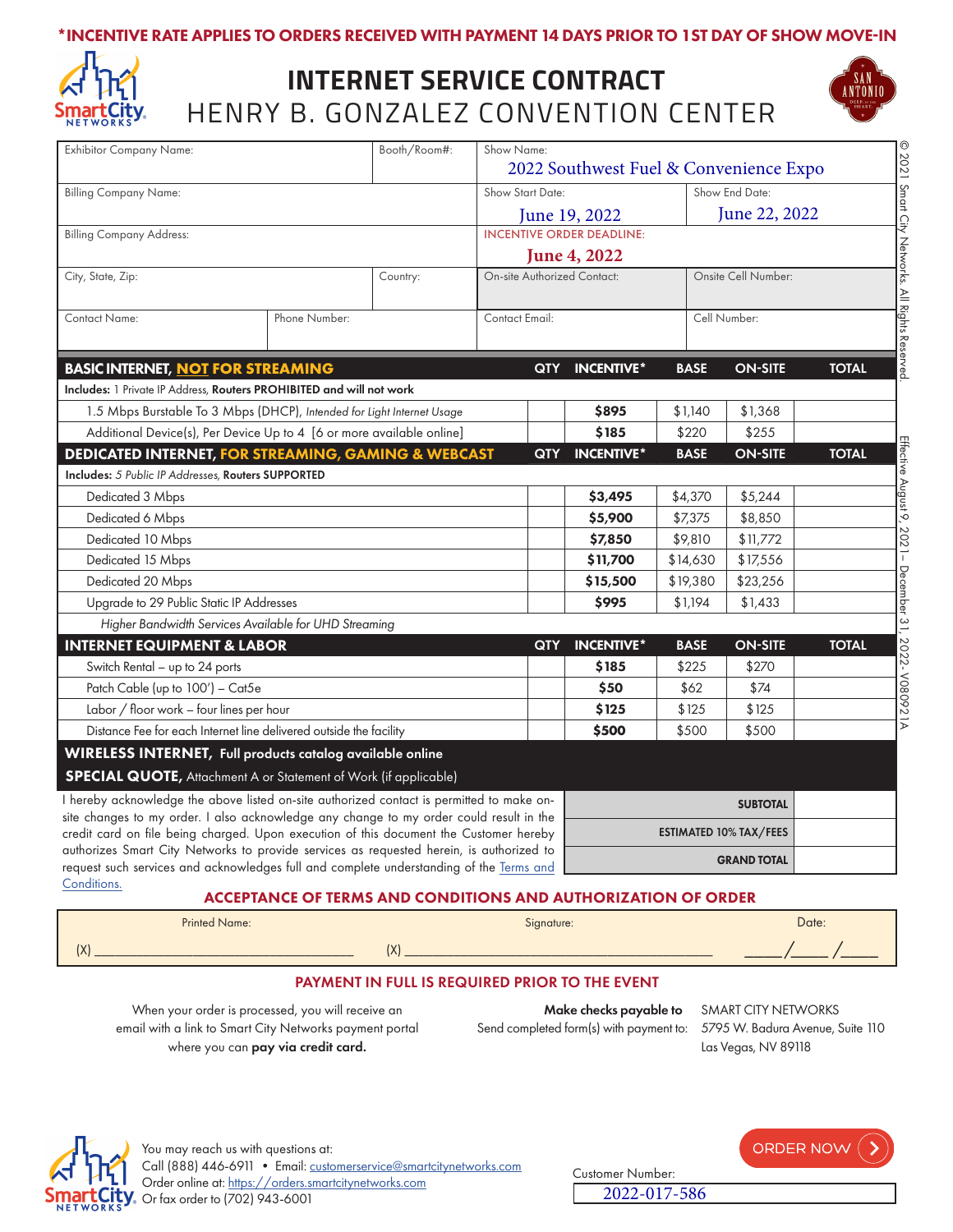### \*INCENTIVE RATE APPLIES TO ORDERS RECEIVED WITH PAYMENT 14 DAYS PRIOR TO 1ST DAY OF SHOW MOVE-IN



# HENRY B. GONZALEZ CONVENTION CENTER **TELEPHONE SERVICE CONTRACT**



| <b>Exhibitor Company Name:</b>                                                                                                                                                                                                                                                                                                                                                                                                                                                      |               | Booth/Room#:                | Show Name:                    |                                    |                                        |              |                     |              |
|-------------------------------------------------------------------------------------------------------------------------------------------------------------------------------------------------------------------------------------------------------------------------------------------------------------------------------------------------------------------------------------------------------------------------------------------------------------------------------------|---------------|-----------------------------|-------------------------------|------------------------------------|----------------------------------------|--------------|---------------------|--------------|
|                                                                                                                                                                                                                                                                                                                                                                                                                                                                                     |               |                             |                               |                                    | 2022 Southwest Fuel & Convenience Expo |              |                     |              |
| <b>Billing Company Name:</b>                                                                                                                                                                                                                                                                                                                                                                                                                                                        |               |                             | Show Start Date:              |                                    |                                        |              | Show End Date:      |              |
|                                                                                                                                                                                                                                                                                                                                                                                                                                                                                     |               |                             | June 19, 2022                 |                                    | June 22, 2022                          |              |                     |              |
| <b>Billing Company Address:</b>                                                                                                                                                                                                                                                                                                                                                                                                                                                     |               |                             |                               | <b>INCENTIVE ORDER DEADLINE:</b>   |                                        |              |                     |              |
|                                                                                                                                                                                                                                                                                                                                                                                                                                                                                     |               |                             | June 4, 2022                  |                                    |                                        |              |                     |              |
| City, State, Zip:                                                                                                                                                                                                                                                                                                                                                                                                                                                                   | Country:      |                             |                               | <b>On-site Authorized Contact:</b> |                                        |              | Onsite Cell Number: |              |
| <b>Contact Name:</b>                                                                                                                                                                                                                                                                                                                                                                                                                                                                | Phone Number: |                             | Contact Email:                |                                    |                                        | Cell Number: |                     |              |
|                                                                                                                                                                                                                                                                                                                                                                                                                                                                                     |               |                             |                               |                                    |                                        |              |                     |              |
| <b>VOICE SERVICES, PBX Service - Domestic Long Distance Included</b>                                                                                                                                                                                                                                                                                                                                                                                                                |               |                             |                               |                                    | QTY INCENTIVE*                         | <b>BASE</b>  | <b>ON-SITE</b>      | <b>TOTAL</b> |
| Single Line<br>$\Box$ Instrument                                                                                                                                                                                                                                                                                                                                                                                                                                                    | Non Dial 9    | International Long Distance |                               |                                    | \$275                                  | \$345        | \$414               |              |
|                                                                                                                                                                                                                                                                                                                                                                                                                                                                                     |               |                             |                               |                                    |                                        |              |                     |              |
| Multi Line Phone with (1) main number and (1) rollover line                                                                                                                                                                                                                                                                                                                                                                                                                         |               |                             |                               |                                    | \$415                                  | \$520        | \$624               |              |
| Speaker Phone Line with Polycom Instrument                                                                                                                                                                                                                                                                                                                                                                                                                                          |               |                             |                               |                                    | \$465                                  | \$575        | \$690               |              |
| Distance Fee for each Telephone line delivered outside the facility<br>\$100<br>\$100<br>\$100                                                                                                                                                                                                                                                                                                                                                                                      |               |                             |                               |                                    |                                        |              |                     |              |
| <b>SPECIAL QUOTE, Attachment A or Statement of Work (if applicable)</b>                                                                                                                                                                                                                                                                                                                                                                                                             |               |                             |                               |                                    |                                        |              |                     |              |
| I hereby acknowledge the above listed on-site authorized contact is permitted to<br>make on-site changes to my order. I also acknowledge any change to my order<br>could result in the credit card on file being charged. Upon execution of this<br>document the Customer hereby authorizes Smart City Networks to provide services as<br>requested herein, is authorized to request such services and acknowledges full and<br>complete understanding of the Terms and Conditions. |               |                             |                               | <b>SUBTOTAL</b>                    |                                        |              |                     |              |
|                                                                                                                                                                                                                                                                                                                                                                                                                                                                                     |               |                             | <b>ESTIMATED 10% TAX/FEES</b> |                                    |                                        |              |                     |              |
|                                                                                                                                                                                                                                                                                                                                                                                                                                                                                     |               |                             | <b>GRAND TOTAL</b>            |                                    |                                        |              |                     |              |

### ACCEPTANCE OF TERMS AND CONDITIONS AND AUTHORIZATION OF ORDER

|                                                               | <b>Printed Name:</b> | Signature: | Date: |  |  |  |
|---------------------------------------------------------------|----------------------|------------|-------|--|--|--|
|                                                               |                      | IX'        |       |  |  |  |
| <b>PAYMENT IN FULL IS REQUIRED PRIOR TO THE EVENT</b>         |                      |            |       |  |  |  |
| $M_{\rm vir}$ . In the second line of CAA BT CITY NIFTIALODIC |                      |            |       |  |  |  |

When your order is processed, you will receive an email with a link to Smart City Networks payment portal where you can pay via credit card.

Make checks payable to SMART CITY NETWORKS Send completed form(s) with payment to: 5795 W. Badura Avenue, Suite 110

2022-017-586

Las Vegas, NV 89118



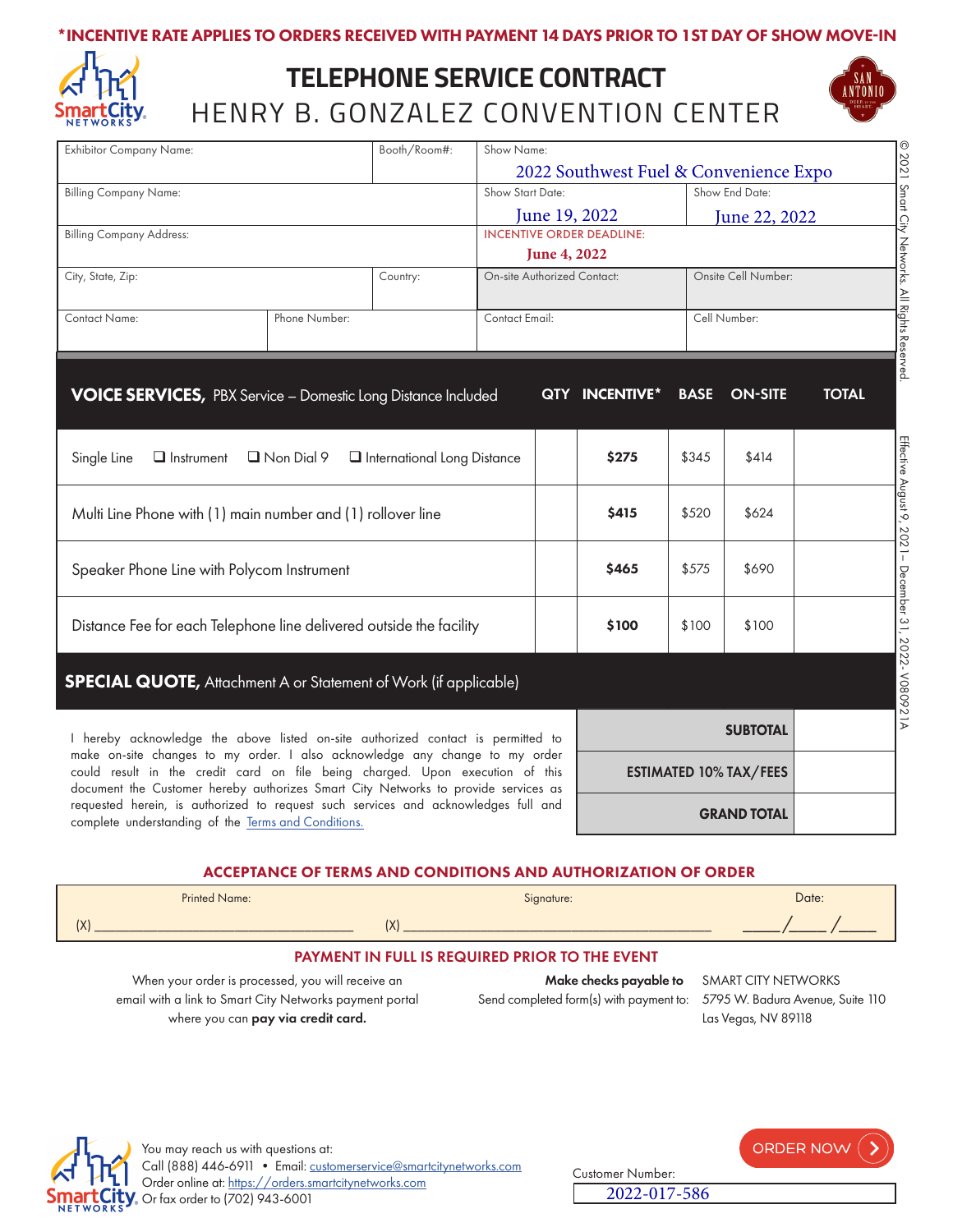# COMMUNICATIONS" FLOOR PLAN WOR

Center: Henry B. Gonzalez Convention Center | Customer / Ref #:

Company Name: Booth/Room #: Show: 2022 Southwest Fuel & Convenience Expo

2022-017-586

Booth or Aisle# BACK MD  $\frac{1}{2}$ Aisle# to the  $1/H$ **RIGHT** Aisle# to the LEFT 1 Com **FRONT** Booth or Aisle# in

## SPECIFY YOUR DESIRED LOCATION OF SERVICES

# X <sup>=</sup> MAIN DISTRIBUTION LOCATION (MDL)

The originating line(s) for service, whether overhead, a floor pocket or a column, will be delivered to a "MDL" before booth distribution. Example: Storage area, back of booth, etc. Unless specified, the default for the "MDL" will be the back of the booth or where Smart City's deems the most convenient. All distribution of services to their final destination within the booth will originate from the Main Distribution Location "MDL". A per line move fee will apply to relocate services within your booth after they have been engineered and/or installed.

**T** <sup>=</sup>TELEPHONE/FAX... **I** <sup>=</sup>INTERNET SERVICE  $=$ HUBS **PC** = PATCH CABLES **C** <sup>=</sup>COMPUTERS

Location of primary Internet Service "I", Hubs "H", Patch Cables "PC" and / or Computers "C". For Smart City to perform your floor work, you will need to indicate the location of each item you want cabled. Make sure to order your floor work, hubs, and patch cables early and in advance of the show moving in.

Voice and Data communications cabling. Smart City is the exclusive installer of  $\frac{\infty}{N}$ Voice and Data communications cabling. Smart City provides cabling to booths, within  $\frac{8}{5}$ booths (under carpet and flooring) and from booth-to-booth. Fiber Optic, twisted pair  $\frac{1}{3}$ (Category 3, 5 and 6) and all other data and telecommunication cable fall under Smart  $\frac{3}{4}$ <br>City's area of expertise. City's area of expertise. © 2021 Smart City Networks. All Rights Reserved.

IMPORTANT!! Prior to installation of service, a complete floor plan is required.  $\bar{\bar{\xi}}$ Please utilize this grid should you not have your own floor plan to send us. You may use  $\vec{\hat{z}}$ a different floor plan for each service group (Telephone, Internet, etc.) or combine all services on one floor plan. For a floor plan to be considered complete it must include all the information listed below (Main Distribution Location "MDL", designated location of items within the booth, surrounding booths, scale-length and width). ∧eq





Booth or Aisle# in FRONT

**Booth Orientation:** For Smart City to accurately install services "A minimum" of one surrounding Booth or Aisle # is required, two or more would be more helpful.

**BOOTH SIZE**  $\qquad$   $\qquad$   $\qquad$   $\qquad$   $\qquad$   $\qquad$   $\qquad$   $\qquad$   $\qquad$   $\qquad$   $\qquad$   $\qquad$   $\qquad$   $\qquad$   $\qquad$   $\qquad$   $\qquad$   $\qquad$   $\qquad$   $\qquad$   $\qquad$   $\qquad$   $\qquad$   $\qquad$   $\qquad$   $\qquad$   $\qquad$   $\qquad$   $\qquad$   $\qquad$   $\qquad$   $\qquad$   $\qquad$   $\qquad$   $\qquad$ **BOOTH TYPE**  $\Box$  Island  $\Box$  Inline



You may reach us with questions at: Call (888) 446-6911 • Email: [customerservice@smartcitynetworks.com](mailto:customerservice%40smartcitynetworks.com?subject=) Order online at: <https://orders.smartcitynetworks.com>  $\overline{\text{City}}$  Or fax order to (702) 943-6001